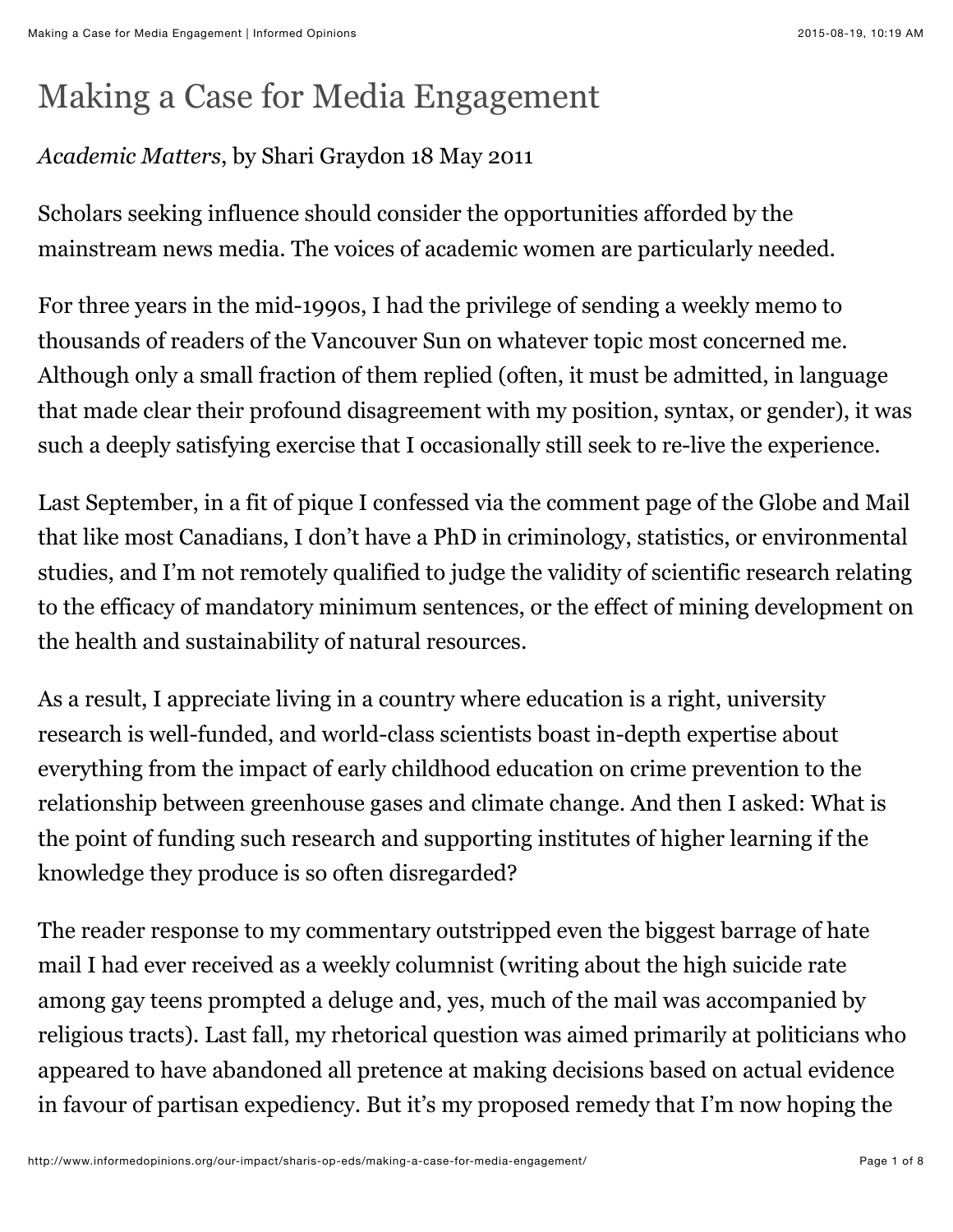readers of this publication will take to heart.

#### **CHALLENGING SCHOLARS**

Every week, dozens of news stories make clear the pressing need—in an age of Facebook, Youtube, Wikipedia, and Twitter—of serious scholarship. Public relations spin on the safety of a new drug begs scientific interpretation; mendacious campaign promises demand objective context; volatile international events scream out for informed analysis. And on the day I write this, the Globe's front page is profiling the effort of a prestigious medical institution to counter a social media misinformation campaign about the recovery prognosis of one of its patients.

Disinterested perspectives offering genuine insight are often in short supply. And there's no good reason for that. Canada boasts thousands of highly educated, extremely articulate and civic-minded scholars. Although many are listed in their institutions' expert databases, even some of those academics routinely decline to respond to media interview requests. And relatively few have ever attempted to craft and submit commentary of their own, providing informed context to the news of the day in a concise and accessibly written op-ed (placed "opposite the editorial" page) despite the fact that doing so permits writers both to control the message and enlighten potentially hundreds of thousands of people. There are lots of good reasons why university faculty members should overcome the resistance many feel about doing this. Reading the online chatter on blogs, university-related sites, and the feedback trail on online news sources—it becomes clear why some scholars have a dim view of journalism. To cite one prominent example, readers of Margaret Wente's column in the Globe and Mail operating without mitigating experience or alternative insight, might be forgiven for believing that today's university professors are lazy, overpaid irrelevancies who sip sherry, neglect students, and have no right to complain about an annual four-month holiday.

While it's true that the online chatter referred to above offers some articulate and persuasive counter arguments to Ms. Wente's column, scholars could do more to challenge such views. But first and foremost, they'd have to stop abdicating the field of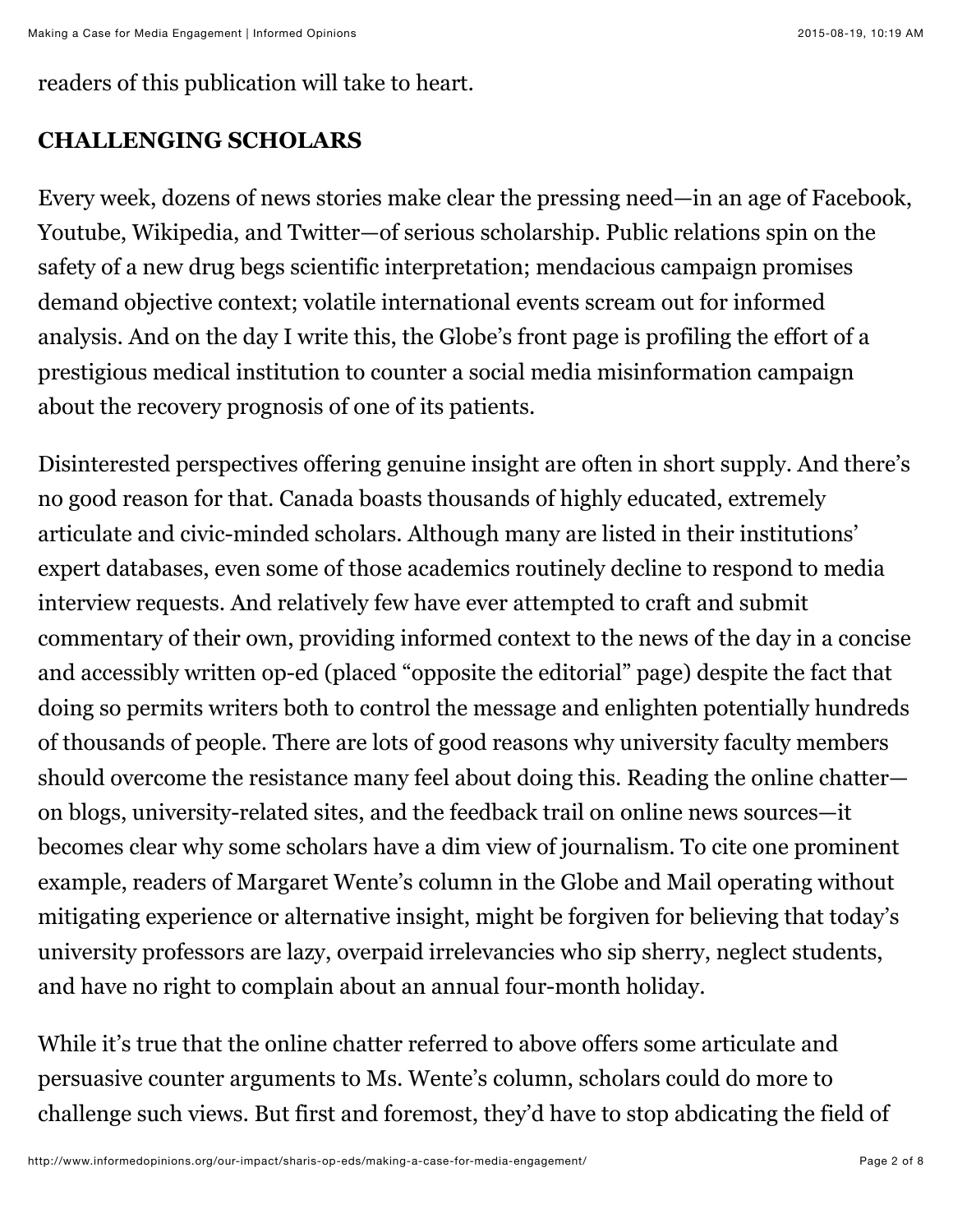engagement as beneath them.

#### **RELUCTANCE TO ENGAGE**

Unfamiliarity with the form and process are key practical considerations, but there's invariably more at stake. Many scholars anticipate that providing commentary to the news media—either in written op eds, or through broadcast and print interviews—will lead to them being judged and condemned: for wasting their time on unimportant activity; for abandoning serious scholarship in favour of crass self-promotion; and for daring to speak outside the narrow field of research in which they can legitimately call themselves "expert."

This last hesitancy is apparently chromosomally influenced. Speaking to a group of producers and researchers at CBC Radio's The Current last year, I was recounting the difficulty I had in the mid 1990s recruiting women who are expert in their fields to be listed in a directory for journalists. I thought I was relating a quaint historical anecdote, but they all sat there nodding their heads. Even in this supposedly post-feminist age, it turns out the most highly educated women in our society are still much more inclined than their male counterparts to say, upon being invited by a reporter to provide context, "I'm really not the best person…."

I'm told these words rarely issue from men's mouths—not necessarily because all men think they are the best person but because they don't automatically call to mind the three other scholars in the country who know slightly more. This may sometimes be evidence of lingering "chilly climate" experiences, and the feeling some women scholars have that they must be, as the late Ottawa mayor Charlotte Whitton once famously advised, twice as good as men to be taken half as seriously.

But it's also clear that time is a factor—for both female and male scholars. Notwithstanding the unfortunate picture painted by Ms. Wente and others, one online respondent noted, "Studies from Canada, the US, the UK, New Zealand, and Australia are consistent in the finding that professors work between 50 and 60 hours per week."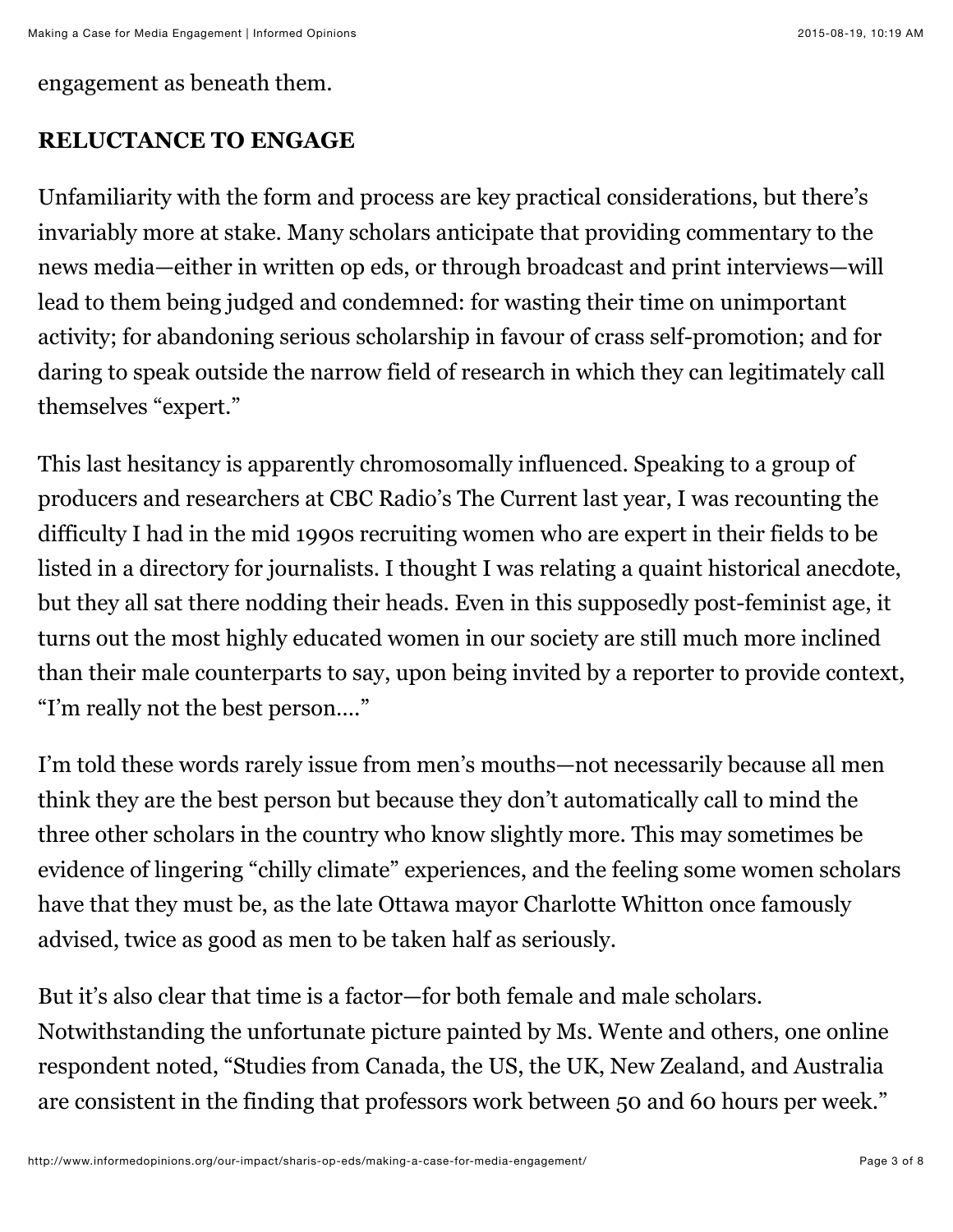It's not surprising that squeezing in unpaid media interviews or the time necessary to craft an accessible 700-word newspaper commentary that may never get published, aren't top priorities.

For women in particular, who still typically shoulder more of the burden of child and elder care than their male counterparts, the idea of taking an hour or more away from existing responsibilities to give context to a news story feels like just one more burden the rewards for which remain elusive.

And then there's the questionable appeal of trying to pack one's comprehensive expertise into jargon-free, 10-second sound bites or appear on TV without the benefit of the hair, make-up, and wardrobe attention that's been lavished on the host doing the interview. On this front, too, women remain slightly disadvantaged, at least on TV. (I don't know if CBC TV's fields emails about Peter Mansbridge's follicly-challenged state, but Wendy Mesley told me before she cropped her locks that her un-anchor-like fly-away hair always generated much more mail than her journalism credentials or the stories she covered.)

# **OPPORTUNITY FOR IMPACT**

Understandably, when tenure is awarded on the basis of scholarly publications in peerreviewed journals, there must be other incentives to invest time in writing for the popular press. Two years ago in these pages, University of Toronto philosophy professor Mark Kingwell suggested one of these when he observed that "most academic work, especially in the humanities, is published for an audience smaller than a successful cocktail party, and the rest falls still-born from the press, ignored by citizen and colleague alike."

Popular print, broadcast, and online media offer scholars the opportunity to share their research-gleaned insights and analysis with thousands—if not millions—of people. At a time when many faculty members believe they have little influence over the governance of their institutions, the public discourse offers a bigger playing field for those wishing to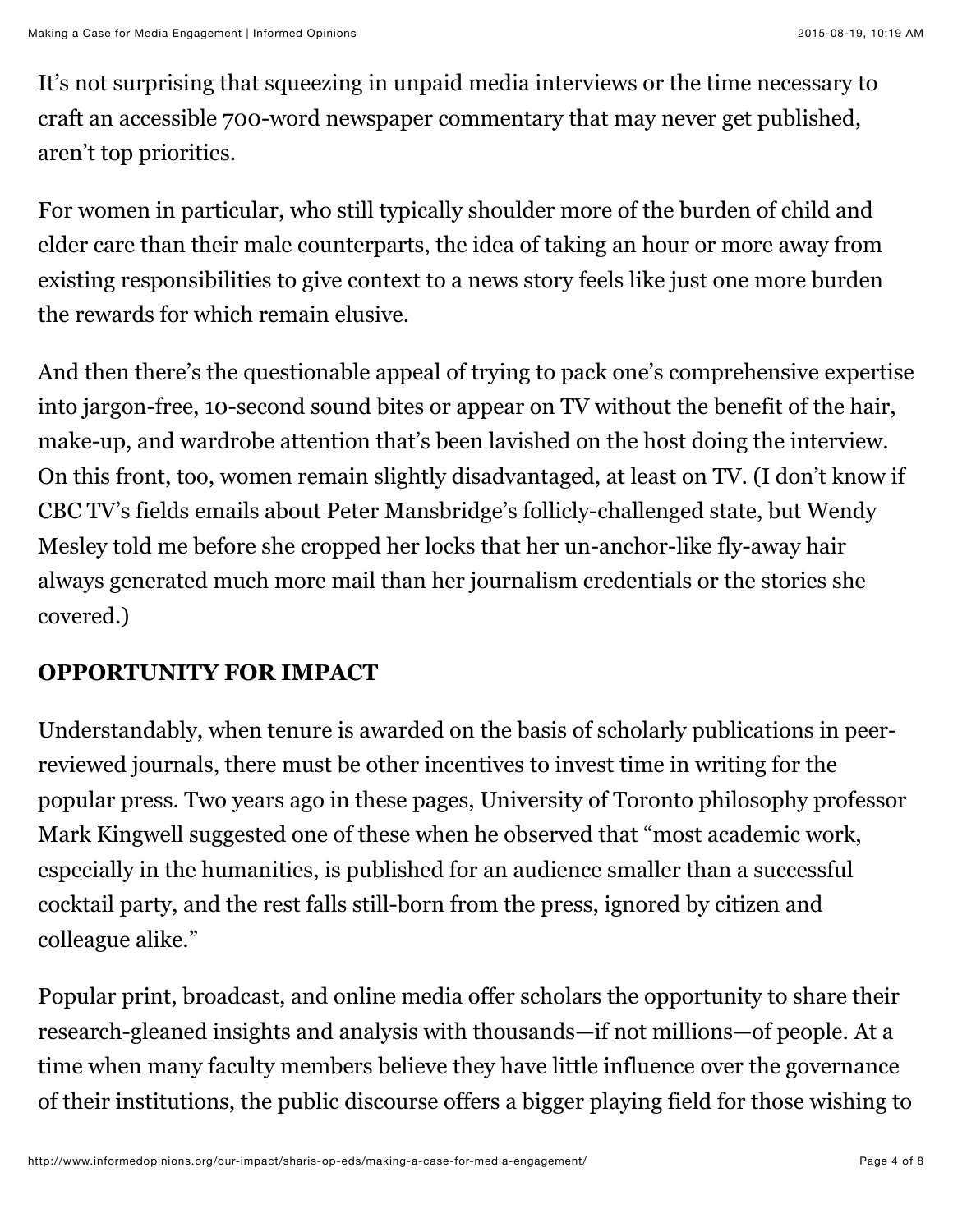make a difference. And scholars like Kingwell, University of Ottawa's Michael Geist, and Janice Gross Stein of the University of Toronto's Munk School of Global Affairs , who regularly share their expertise with a broader audience by writing op eds, providing broadcast commentary, or blogging about emerging issues, experience significantly expanded opportunities as a result of doing so.

Impressively bilingual University of Ottawa sociologist Diane Pacom is a case in point. A past recipient of the university's President's Award for Media Relations, Pacom regularly provides commentary to CBC, Radio Canada, and other media. She describes this activity as "liberating"—a way to ensure that her work doesn't stagnate in a small world of abstraction but remains connected to the broader community. She enjoys the writing and presenting she does in academic journals and at scientific conferences, but she sees the popular commentary as a complementary means of disseminating knowledge. And although she's doing so in the context of an age of ubiquitous accessibility, she cites Marcel Rioux, her thesis supervisor at the Université de Montréal 30 years ago, as an inspiration.

"He was himself a public intellectual, and he modeled media engagement, not just as a legitimate avenue of intellectual discourse, but as a civic responsibility. Europe has much more a tradition of this," she says, arguing that for Europeans it's an accepted activity, not frowned upon or dismissed. Nor is it a remotely recent phenomenon. "Plato," she points out, "was walking around the marketplace in ancient Greece speaking to people every day.

Allowing that the life of an academic can be lonely, and the feedback cold and scientific, Pacom expresses appreciation for the instant and often warm reception that's greeted her public engagement, encouraging her to explore questions that she wouldn't have pursued in the context of her own more focused research. A sought-after speaker, she recently presented the President's Lecture at the University of Ottawa, described as intended to share the institution's "rich and varied research interests and expertise on issues affecting all of us."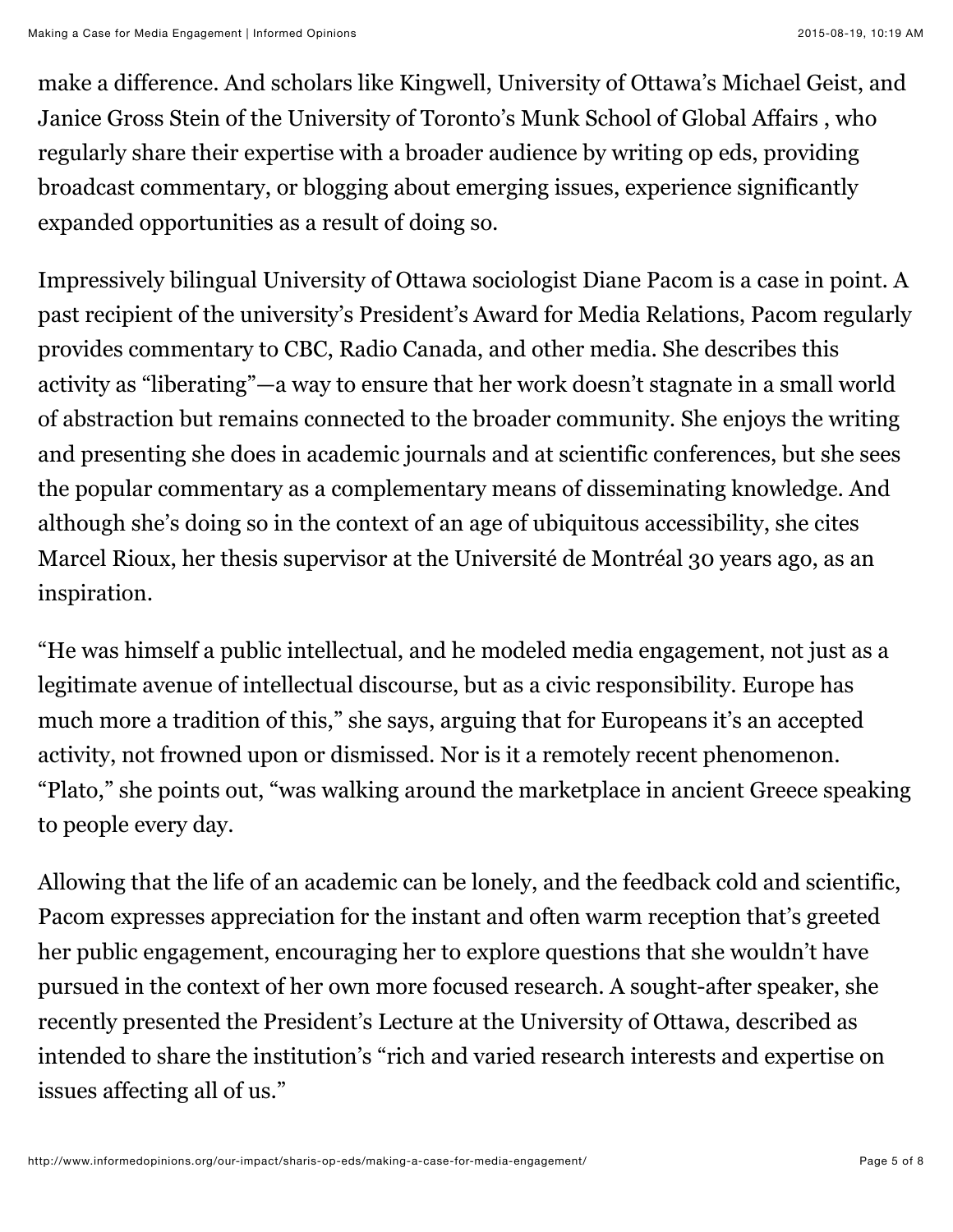At a time when the post-secondary education funding environment remains challenging, it's in universities' best interests to be investing in such outreach, demonstrating more actively the contribution they make to the community, and the relevance of their research to the society supporting them. And funding councils like SSHRC have recently emphasized their desire to support research that explicitly "improves and enriches the daily lives of individuals, groups and communities", and encompasses "outcomes which help to change thinking and behaviour in everyday life." The news media offer many opportunities to exert such influence.

Moreover, given the complexity of the issues we currently face—from the global financial crisis and the growing unrest erupting across the Middle East to world food shortages and antibiotic-resistant bacteria—we need more than ever to be hearing from those who are conducting research into the causes and consequences of our most pressing concerns.

This is particularly so, given the ubiquitous availability of frequently unreliable—if not deliberately misleading—commentary on the internet. In a Wikipedia world, where information is available at the click of a mouse, the academy's relevance will continue to decline if university scholars don't work harder to engage beyond their institutions or specialized fields. And although the web may appear to have diluted the power of expert commentary available in traditional media sources, Deputy Editorial Page Editor of the New York Times David Shipley recently argued that there remains "a desire for quality and fact-based opinion," differentiating between knee jerk blog posts and reasoned and fact-checked argument.

## **WOMEN'S VOICES ESPECIALLY NEEDED**

The perspectives of female scholars are especially important, because even though women now make up more than sixty percent of university graduates and work in virtually all fields, their voices remain chronically under-represented in many of our culture's most influential institutions and communication vehicles. Recent Canadian research documents that on the op-ed pages of major daily newspapers and on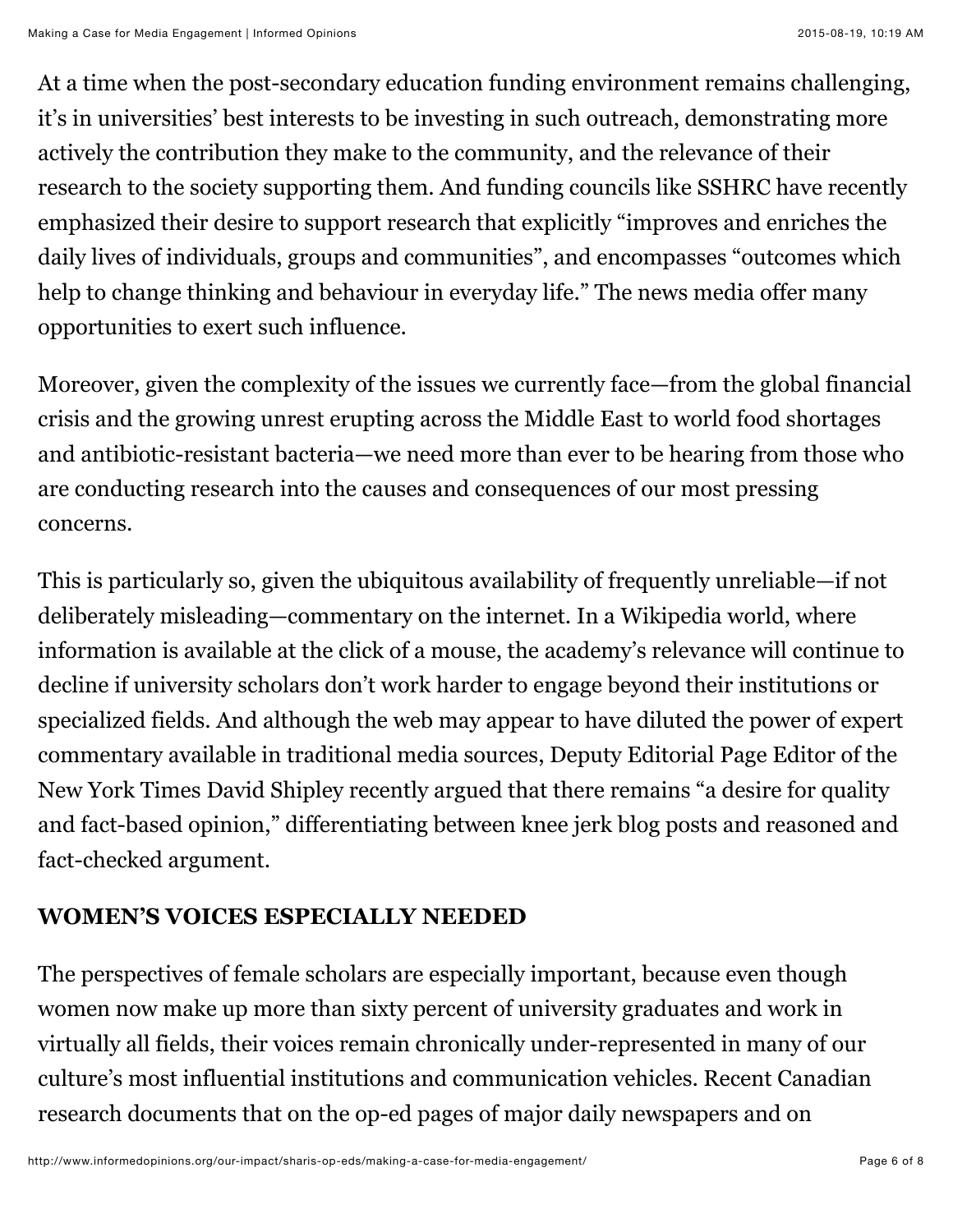prominent broadcast programs dealing with public affairs, female pundits and pontificators are outnumbered by their male counterparts by as much as five to one. Sarah Marinelli and Philip Savage of McMaster University analyzed a random sample of eighty op-eds in 2009 from the Globe and Mail and the Toronto Star, examining not only the gender of op-ed authorship but also the issues addressed and the authors' professions. The 80-20 per cent gender split was consistent in both papers and similar to the findings of a recent American study conducted by the Op-Ed Project.

Additional analyses of both these papers and other major dailies (National Post, Ottawa Citizen, Victoria Times Colonist) and several national broadcast programs (CBC's The Current and Power & Politics, and CTV's Power Play) conducted in May and November of 2010 and the first two months of this year by Media Action have found similar trends.

But women experience many aspects of life very differently than men do and have unique insights that, if shared, could benefit us all in numerous ways. As a growing body of research makes clear, incorporating a diversity of perspectives into decision-making results in better decisions. Corporations that employ women at the executive and board levels are more competitive, and countries that not only educate women but also make the best use of their contributions enjoy a higher quality of life.

In a global economy, Canada can't afford for knowledgeable women to confine their expert analysis to scholarly journals and conferences. The voices that inform public debate through prominent news media have an enormous impact on shaping public opinion and influencing public policies and priorities. Given the unprecedented economic, environmental, and social challenges we face, we need to be drawing on the expertise of the best and the brightest, many of whom are women. It's never made sense to access the intelligence and ideas of only half the population; it makes even less sense now.

#### **A PLEA TO RESEARCHERS**

My own experiences as a columnist, occasional op-ed writer, and broadcast